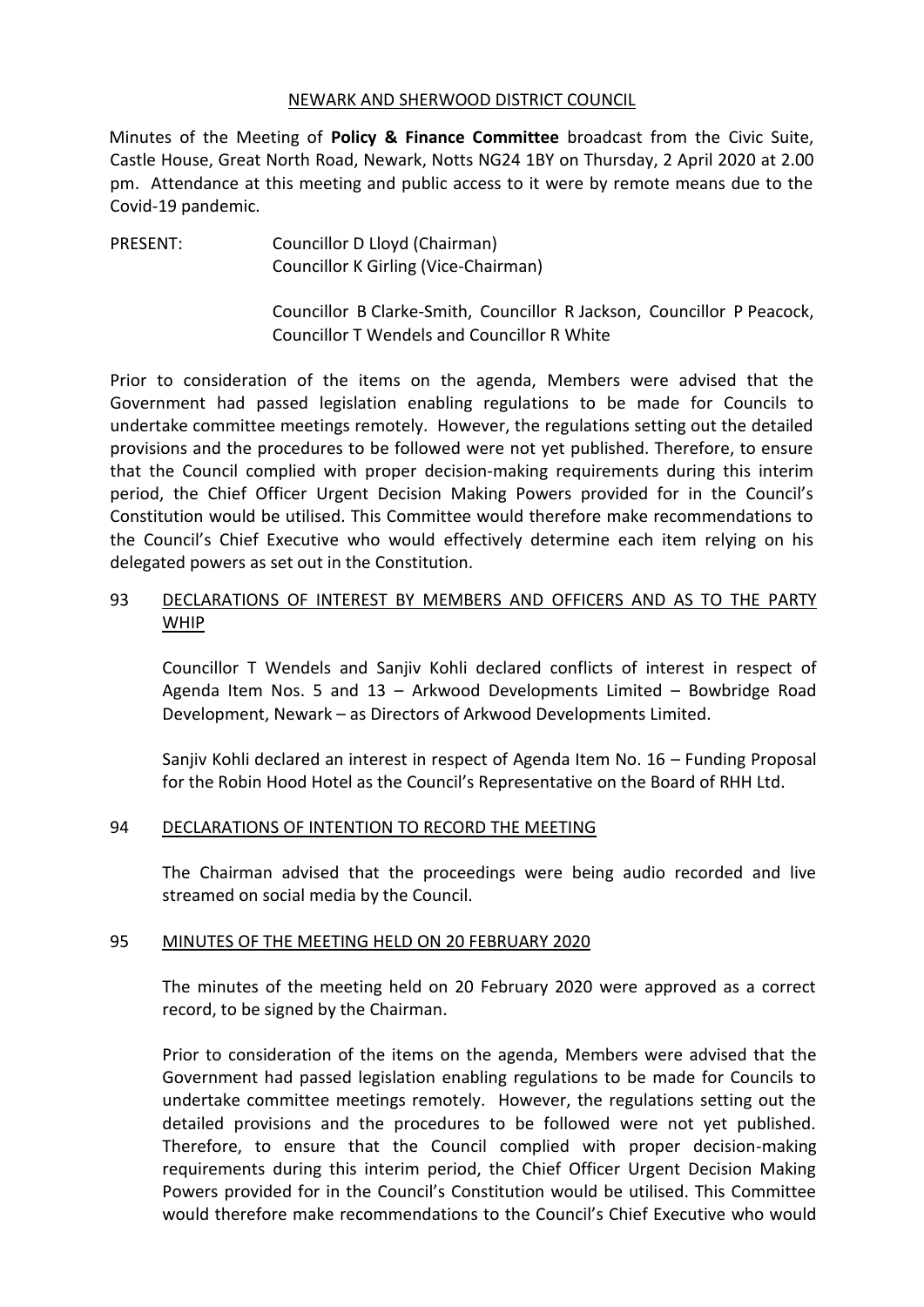effectively determine each item relying on his delegated powers as set out in the Constitution.

#### 96 ARKWOOD DEVELOPMENTS - BOWBRIDGE ROAD DEVELOPMENT, NEWARK

The Director – Governance & Organisational Development presented a report which updated Members on the progress of the proposed Bowbridge Road development by Arkwood Developments. The proposal was for a residential development of 87 dwellings for which a revised planning application was to be considered by the Council's Planning Committee on 31 March 2020.

It was reported that the legal work in relation to the land transfer was progressing well and that parties were likely to be in a position to proceed immediately should planning permission be granted. A ground investigation report had indicated limited areas that would require remediation attention, details of which were contained in the exempt report attached to the agenda. It was anticipated that related planning and highways matters would need to be agreed before the land transfer was finalised.

In relation to the loan agreement, it was reported that the Bowbridge Road development was to be financed partly by a loan from the Council. Once established, the funding model could then be used for future developments. Further details were contained in the exempt report. Specialist advice was being sought to ensure the arrangement complied with State Aid rules. Specialist legal advice was also being sought for the structure of the loan model arrangement to ensure that the Council had adequate security for the loan and to consider the most appropriate mechanisms for both interest and capital repayments.

AGREED (by 6 votes for with 1 abstention) that the progress made with the development and associated loan agreement and land transfer be noted.

(Councillor T. Wendels abstained from voting given his conflict of interest).

### Reason for Decision

To ensure the Policy & Finance Committee was kept up to date regarding Arkwood's first housing development at Bowbridge Road and to progress the land transfer and associated matters.

### 97 POSSIBLE PURCHASE OF LAND - BOWBRIDGE ROAD, NEWARK

The Director – Growth & Regeneration presented a report which provided an update on the opportunity to purchase land adjacent to the Newark Hospital on land off Bowbridge Road, Newark. Further details in relation to this matter were contained in the exempt report on the agenda.

It was reported that following a period of negotiation with the sole land agent representing the owners of both parcels of land, the Council presented the 'maximum offer' as permitted by Members at the 28 November 2019 meeting. However, this offer was declined. Subsequently the land agent asked the Council to consider a lease arrangement for the land, with a sub-lease being offered to the NHS Foundation Trust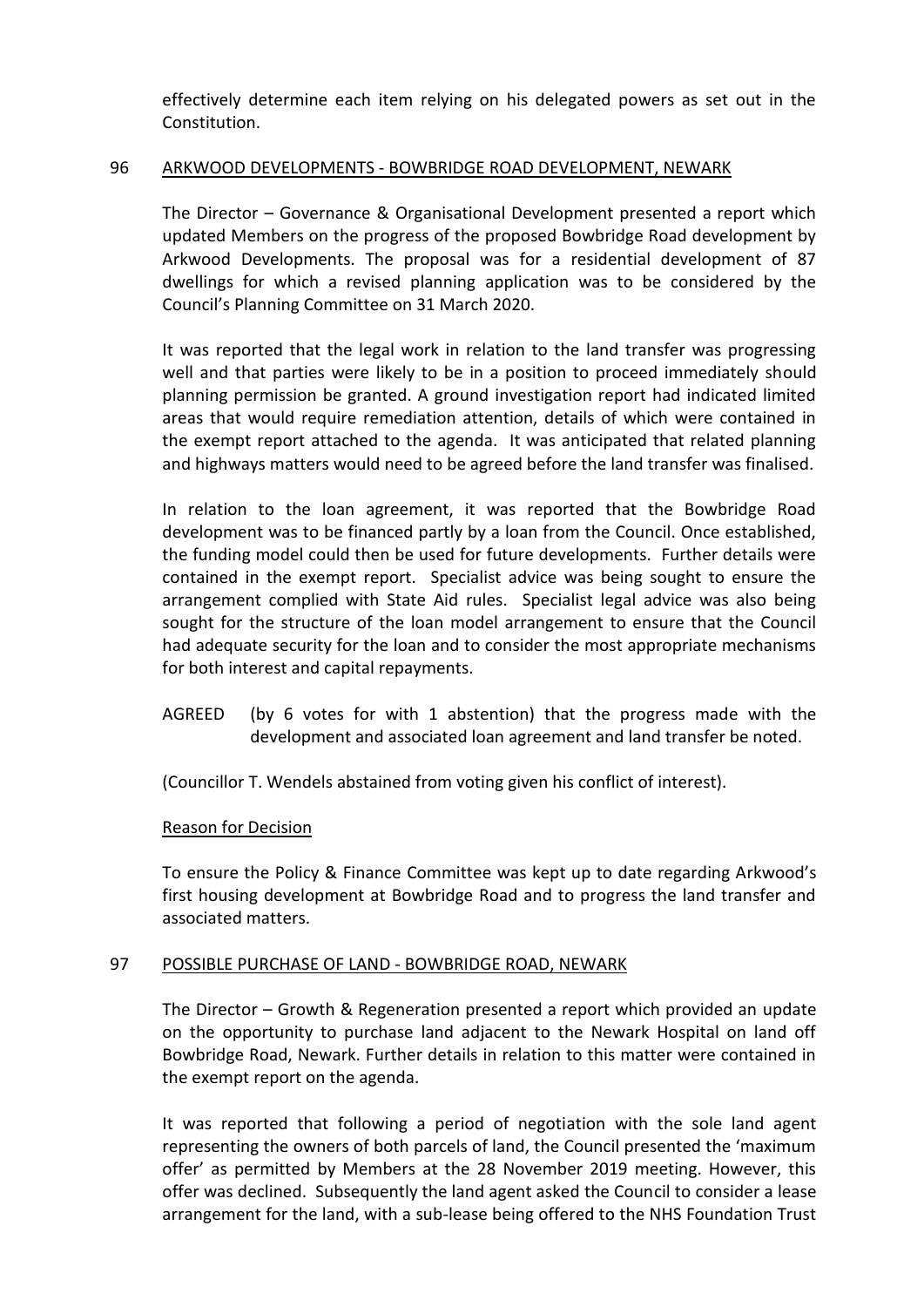in return but that option was not advocated. Officers had confirmed that the maximum offer previously presented was the Council's final offer. The land agent then requested that the Council consider buying solely parcel 1, the value for which exceeded the officer valuation. Members were advised that both parcels remained available for significantly higher price than the previously agreed maximum offer.

The report proposed that it be made clear to the land agent that the Council's maximum offer would shortly expire, after which time it would be formally withdrawn.

- AGREED (unanimously) to recommend to the Chief Executive that the Director Growth & Regeneration be given delegated authority to:
	- a) confirm to the land agent representing both landowners that the Maximum Offer is the full and final offer from this Council to purchase the two freehold interests detailed at Appendix A, subject also to the agreement of the Trust to lease the land; and
	- b) confirm to the land agent representing both landowners that the maximum offer will be withdrawn at 5pm on 18 April 2020.

### Reason for Decision

To secure additional car parking in order to support the function and reputation of Newark Hospital.

### 98 YORKE DRIVE REGENERATION

The Director – Governance & Organisational Development presented a report which provided an update on progress within the Yorke Drive Regeneration Project including: procurement of a development partner; resident engagement; and preparation for start on site/next steps. The report sought to secure the necessary approvals to move to the next phase of the project, the selection of a preferred bidder and onsite enabling works.

The Director – Governance & Organisational Development reported on the procurement of a Development Partner. An evaluation and analysis of the tender submissions made across both quality and cost elements and anonymised scoring was set out in the report. Tender A was the recommended preferred developer following the analysis, further details of which were contained in the later exempt report.

Following the approval of a preferred developer and the ten day stand still period, the Council would begin detailed negotiations with the preferred developer. Running in parallel to the contract negotiations the developer would progress with detailed design work and obtaining reserved matters permission through the planning system.

The report provided further information in respect of resident engagement; decant and demolition; funding; and developing for the future. The Director – Governance & Organisational Development also referred to the comprehensive risk register and highlighted two key risks - market conditions and construction costs. In addition, there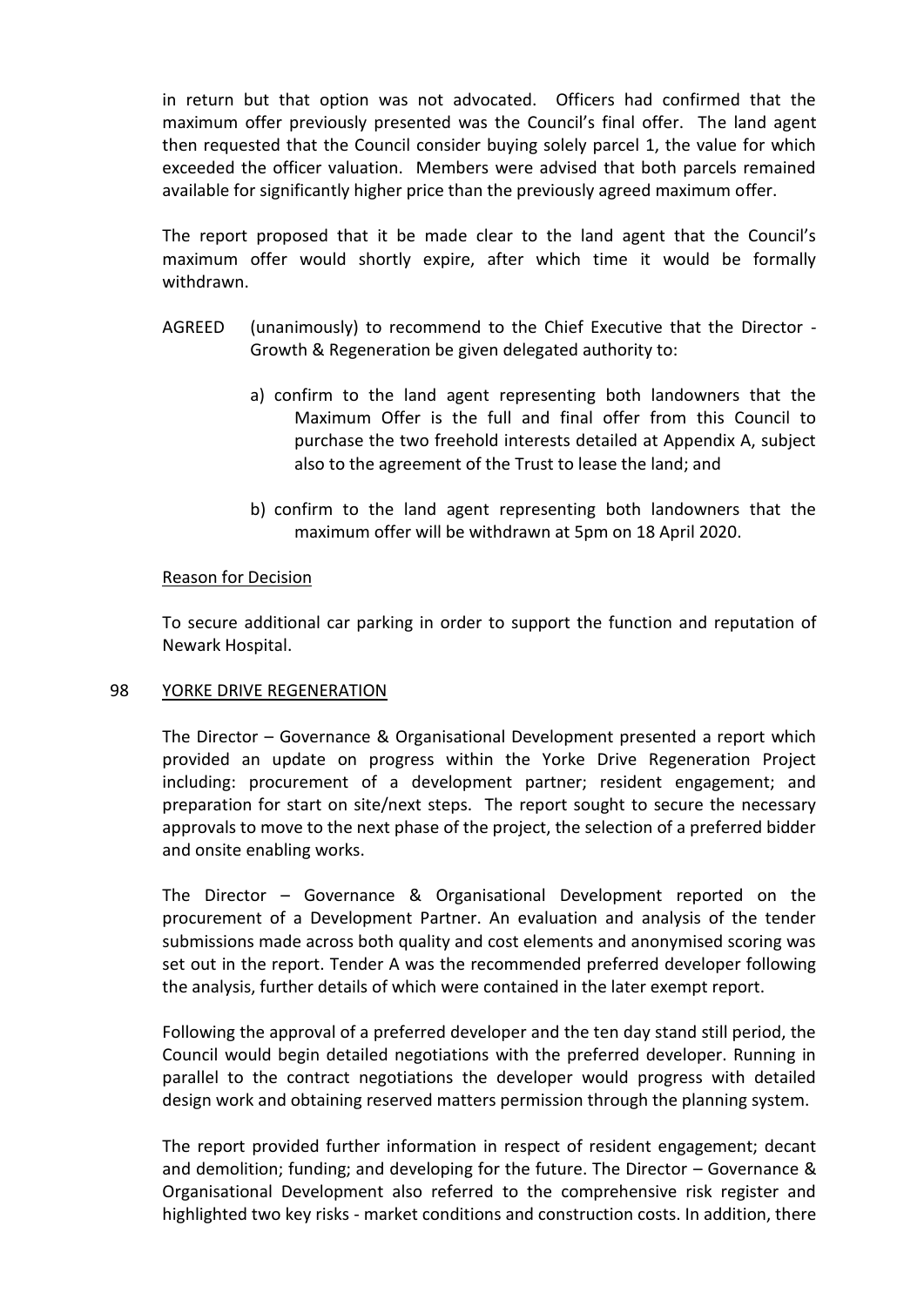were the emerging impacts from Covid-19.

- AGREED (unanimously) to recommend to the Chief Executive that:
	- (a) the selection of developer A as preferred development partner be approved with delegated authority being given to officers to progress negotiations and discussion on the terms of the contract;
	- (b) delegated authority be given to the Director Governance & Organisational Development to enter into contract with the preferred developer, after consultation with the Chairman, Vice Chairman and Opposition Spokesperson of the Committee, where costs remain within the pre-approved cost envelope and there was no material change to the project's risk profile; and
	- (c) the option of a lump sum payment for disturbance payment for those residents being decanted from their homes be approved, as set out in paragraphs 4.3.1/4.3.2 and Appendix 1 to the report presented to the Committee.

# Reason for Decision

To progress the transformational project, focussing on the regeneration of the Yorke Drive estate and Lincoln Road playing fields.

### 99 FOOTPATH AND ACCESS REALIGNMENT AND LEVELLING AT EPPERSTONE MANOR

The Director – Growth & Regeneration presented a report which updated Members on the progress of securing the transfer of 'recreational' land and a footpath from a developer to the Council (and in turn to Epperstone Parish Council) following a previous breach of a legal planning obligation under S106 of the Town and Country Planning Act 1990. The report also sought approval for additional funds to relocate fencing erected by the developer erroneously on land outside of their control.

The report provided Members with details of the background to the matter which had commenced following the approval of planning permission for the construction of twelve new dwellings in December 2008. The site was subject of a S106 Agreement with obligations which included the construction of a footpath in a location and to a specification agreed by the Council and that such footpath be transferred to the Council.

The Council's intention had always been to transfer the 'recreational land' and footpath to the parish council as soon as the matter was resolved. The parish council reasonably wished to have the land transferred to them when the legal titles were correct and formalised. For both the footpath and maintenance access strip, this included their provision on site in their correct alignment. It was also reported that the land required levelling so that it was fit for purpose in advance of the parish council accepting the transfer, quotes for which, together with associated fencing, had been sought and detailed in the report.

AGREED (unanimously) to recommend to the Chief Executive that: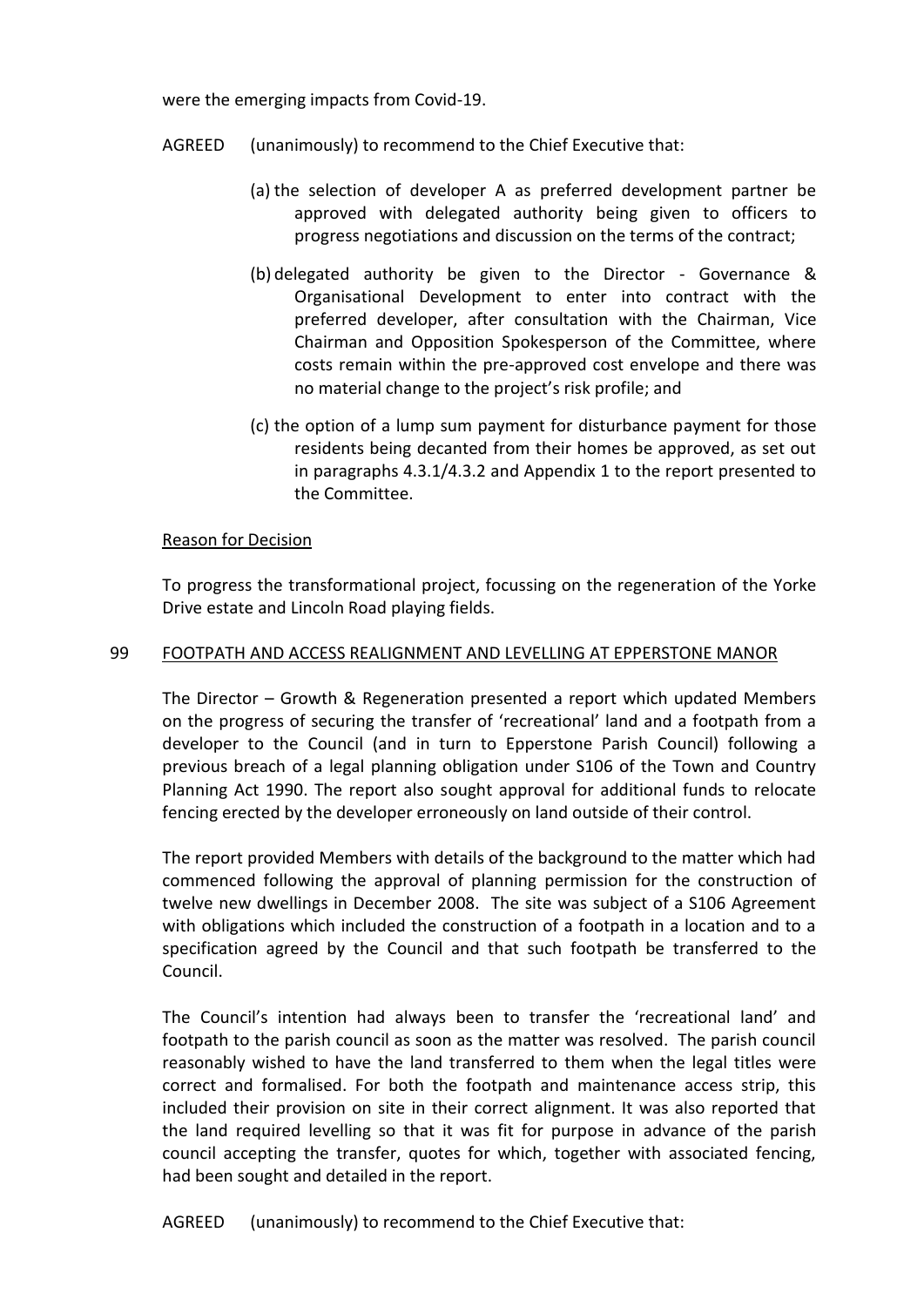- (a) the Business Manager Legal Services ask Epperstone Developments Limited's solicitor to enter into a land swap in respect of the land detailed at paragraph 2.4 of the report [shown with red marker/red hatched area in Figure 2] and that completion be concluded as soon as is practicable;
- (b) delegated authority be given to Director Growth & Regeneration to commission contractors to install a fence along an appropriate route, having regard to ownership issues as set out in the report presented to the Committee and confirmation from the Business Manager - Legal Services that such issues have been legally resolved to mitigate risk to the Council;
- (c) a budget of up to £12,212 + VAT be set up in 2020/21 to cover the cost of the works to implement (b) above; and
- (d) authorisation be granted to the Business Manager Legal Services to recover all such reasonable costs from the developer.

# Reason for Decision

To enable the future transfer of the land and footpath to Epperstone Parish Council and to ensure that the community can continue to use the footpath and recreational land.

### 100 WARM HOMES FUND BID OUTCOME

The Director – Resources/Deputy Chief Executive/Section 151 Officer presented a report which informed Members of the Council's recent successful bid to the Warm Homes Fund for £97,488 to enable mains gas connections and fully fund the conversion of existing solid fuel/liquid propane gas heating systems and cooking appliances in up to 43 park homes in Ollerton. The report therefore recommended that a budget be set up in the Capital Programme in 2020/2021 to enable delivery.

The report provided information on the Energy Company Obligation, a Government energy efficient scheme which aimed to tackle fuel poverty and reduce carbon emissions. The scheme was delivered through energy suppliers and their agents. Information was also provided about the Warm Homes Fund provided by the National Grid and administered by Affordable Warmth Solutions across England, Scotland and Wales.

- AGREED (unanimously) to recommend to the Chief Executive that:
	- a) the outcome of the Warm Homes Bid be noted; and
	- b) the budget to be set up in the Capital Programme in 2020/21 for £97,488, financed by the grant from the Warm Homes Fund be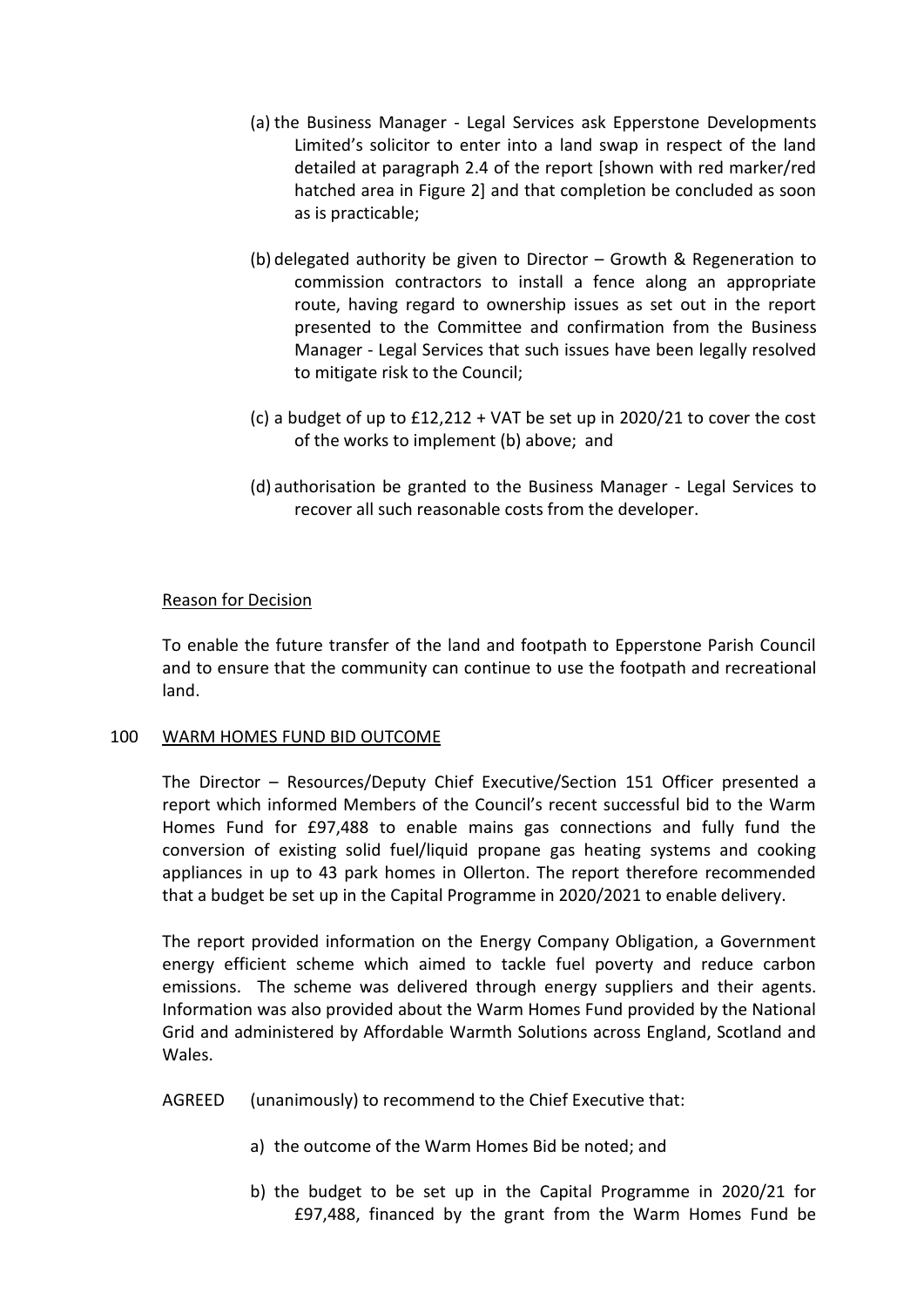### approved.

### Reason for Decision

To enable the Park Homes project to proceed.

# 101 ALLOCATION AND APPROVAL OF SAVINGS ACCRUED AS PART OF THE HOUSING MANAGEMENT IMPLEMENTATION PROJECT

The Director – Governance & Organisational Development presented a report which sought approval for delegated authority to be given to the Homes & Communities Committee to approve the allocation of savings which had accrued as part of the Housing Management Implementation Project.

The report set out the background to the decision to bring the housing management service back in-house, which included the dissolution of the Council's housing management company, Newark and Sherwood Homes Ltd. The decision was taken in order to deliver significant efficiencies identified for the Housing Revenue Account (HRA) of £0.950m. It was reported that the savings would directly accrue to the HRA with the Council having made a commitment that they would be reinvested back into housing services for tenants.

A report written for the Homes & Communities Committee was attached as an appendix to the report which provided a detailed framework of how the savings and efficiencies would be utilised to meet tenant priorities and how they would improve the housing service. It was noted that the aforementioned meeting had been cancelled due to the Coronavirus situation but that the Chairman and Vice-Chairman of the Committee supported the proposals and recommendations detailed in the report.

AGREED (unanimously) to recommend to the Chief Executive that delegated authority be given to the Homes & Communities Committee to approve the allocation of savings to the Housing Revenue Account that have accrued as part of the Housing Management Implementation project, in line with the framework approach as set out in Appendix A to the report presented to the Committee.

### Reason for Decision

To give delegated authority to the Homes & Communities Committee to approve the allocation of HRA savings as part of the housing management transfer to the Council.

### 102 URGENCY ITEM - CASTLE HOUSE CONCESSIONS POLICY

The Committee noted the decision to approve the deferral of the use of the Castle House Concessions Policy, as approved by the Full Council on 9 March 2020, for the period of one financial year.

AGREED (unanimously) that the urgency item be noted.